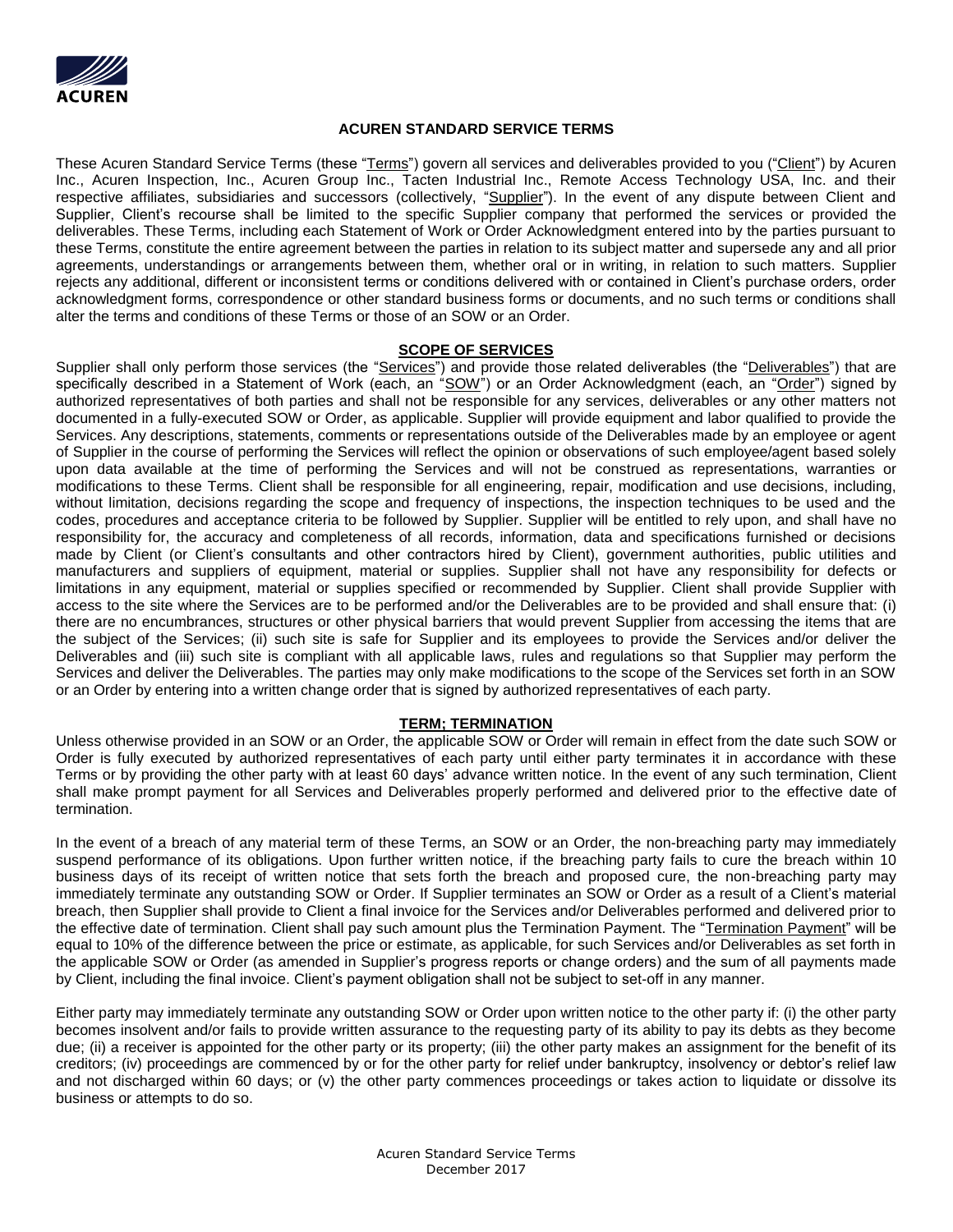

## **PAYMENT**

Unless otherwise provided in the applicable SOW or Order, Client shall pay for all Services on a time-and-materials basis pursuant to rates set forth in the applicable SOW or Order (the "Fees"). Each SOW and Order will be invoiced separately. Client shall make payments in full within 30 days of the date appearing on the face of the invoice. Thereafter, Supplier may impose a late charge of 1% of the unpaid balance of the invoice per month. Notwithstanding anything in these Terms to the contrary, Client shall compensate Supplier for costs and other overhead and expenses that are incurred by Supplier as a result of (i) delays, cancellations or postponements caused by Client; (ii) Client's engineering, repair, modification and use decisions, including, without limitation, decisions regarding the scope and frequency of inspections, the inspection techniques to be used, the codes, procedures and acceptance criteria to be followed and additional quality assurance enhancements offered by Supplier (such as a dedicated site supervisor), in each case that are not specified or contemplated by the applicable SOW or Order; and (iii) any changes set forth in a Change Order that result in an equitable adjustment to the Fees.

### **ACCEPTANCE**

Payment shall constitute acceptance of the Services and the Deliverables, such that Supplier is deemed to have met all requirements set forth in an SOW or an Order, as applicable. Client must identify deficiencies in the Services or the Deliverables and provide a written rejection within 15 business days of completion of the Services or receipt of the Deliverables, as applicable, for such rejection to be effective. Any rejection of the Services or the Deliverables after either payment or more than 15 business days following the date of completion of the Services or receipt of the Deliverables, as applicable, will be ineffective.

### **TITLE AND RISK OF LOSS**

Title and risk of loss to any materials and equipment furnished by Client shall remain with Client. Title and risk of loss to materials and equipment furnished by Supplier during performance of the Services shall pass to Client upon installation if Supplier, or any person at the request or direction of Supplier, is responsible for installation under the applicable SOW or Order. Otherwise, title and risk of loss shall pass to Client upon delivery. After title passes to Client, title shall be subject to Supplier's right to a purchase money security interest until Client has paid for such materials and equipment.

## **OWNERSHIP OF INFORMATION**

Any work product of Supplier, regardless of when created, shall be owned by Supplier and may be used by Supplier for its own purposes. Such work product will include: (i) analytical output data and input parameters that are required to operate and maintain the facility that is the subject of the Services, and (ii) as-built configuration data, materials data and inspection parameters contained in the acceptance and pre-Service inspection procedures, calibration records and examination reports as required to support subsequent inspections and/or repairs (collectively, "Work Product"). Notwithstanding Supplier's ownership of Work Product, Supplier hereby grants to Client a fully paid, non-exclusive, transferable, royalty-free, restricted license to use Work Product solely for purposes associated with Client's facilities (*e.g.*, operation, maintenance and inspection), provided that if Client requires Work Product to be disclosed to its consultants or other Suppliers, Client shall obtain the third party's prior written agreement not to disclose or use Work Product at any time and in any manner that would compete with Supplier in the same or similar field(s) of use related to Work Product. Client shall notify Supplier of any such disclosure to a third party. Disclosure may not be made to a third party who is a competitor of Supplier without Supplier's prior written consent.

### **CONFIDENTIALITY**

Client and Supplier shall maintain in strict confidence all Confidential Information obtained or received by it and shall only disclose and/or use such Confidential Information as is reasonably required hereunder and/or to the extent required by applicable law. "Confidential Information" means all information provided by a party and its designated representatives to the other party, whether orally or by means of written material, including, without limitation, plans, specifications, financial or business data or projections or any other forms of business information. Notwithstanding the foregoing, a receiving party shall not have any confidentiality obligations for information that is shown to be (i) independently developed by the receiving party with no input, information or assistance from the disclosing party; (ii) lawfully obtained from sources other than the disclosing party; (iii) plainly and clearly not intended by the disclosing party to be treated as confidential information; or (iv) in the public domain. Each party shall be responsible for any breach of this section by any of its employees, agents, representatives, affiliates or subcontractors. In the event of breach of any of the provisions of this section by the receiving party, the disclosing party will be entitled to equitable relief, including in the form of injunctions and orders for specific performance, in addition to all other remedies available at law or equity. If Client uses any reports, designs, drawings or other materials provided by Supplier for any other purpose or if Client modifies such reports, designs, drawings or documents, Client shall indemnify and hold Supplier harmless from any claims or losses resulting from such use or modification.

# **PERFORMANCE OF THE SERVICES**

Supplier shall perform the Services and provide any associated Deliverables in accordance with the relevant and applicable standard of care and consistent with the industry standards, codes, protocols or other guidelines specified in the applicable SOW or Order. If a court of competent jurisdiction determines that Supplier has breached the applicable standard of care or has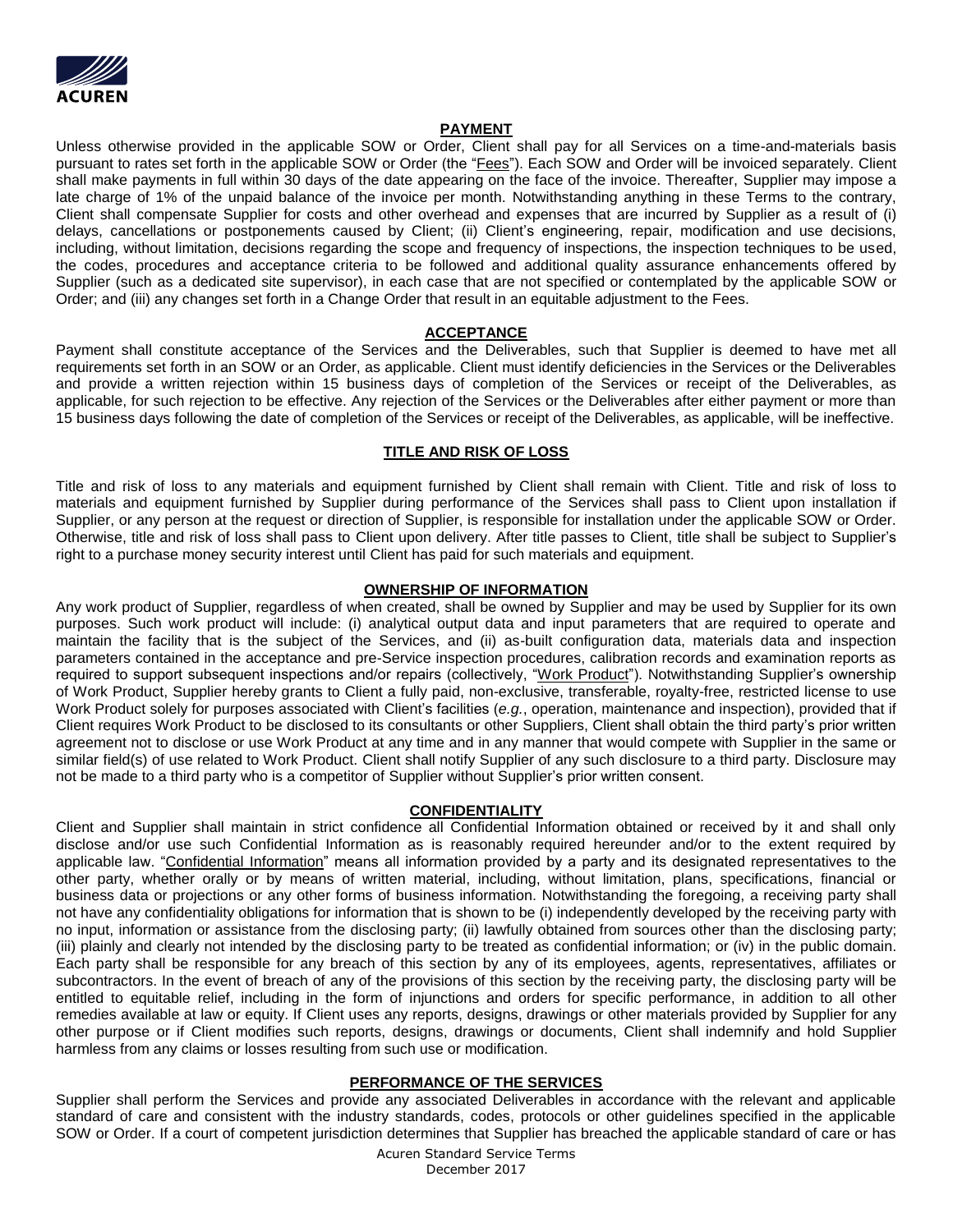

otherwise failed to perform the Services and/or provide the Deliverables in accordance with the industry standards, codes, protocols or other guidelines specified in the applicable SOW or Order, Client's sole and exclusive remedy shall be corrective work by Supplier or, at Supplier's option, a refund of the amount actually paid for such Services and/or Deliverables found to be deficient. THE EXPRESS WARRANTIES SET FORTH IN THESE TERMS OR IN AN SOW OR ORDER ARE THE ONLY WARRANTIES MADE BY SUPPLIER AND ARE IN LIEU OF ALL OTHER WARRANTIES, WHETHER EXPRESS OR IMPLIED, COURSE OF DEALING, COURSE OF PERFORMANCE, USAGE OF TRADE OR OTHERWISE. SUPPLIER HEREBY DISCLAIMS ALL OTHER WARRANTIES, INCLUDING, WITHOUT LIMITATION, THE IMPLIED WARRANTIES OF MERCHANTABILITY, FITNESS FOR A PARTICULAR PURPOSE AND WARRANTY AGAINST THE INFRINGEMENT OF INTELLECTUAL PROPERTY RIGHTS OF A THIRD PARTY. ANY LEGAL CLAIM MADE IN A COURT OF COMPETENT JURISDICTION ARISING OUT OF OR MADE IN CONNECTION WITH THE SERVICES AND/OR THE DELIVERABLES PROVIDED UNDER AN SOW OR AN ORDER MUST BE FILED WITHIN ONE YEAR OF THE ACCRUAL OF THE CAUSE OF ACTION. EACH PARTY ACKNOWLEDGES AND UNDERSTANDS THAT THIS ONE-YEAR LIMITATION PERIOD MAY BE SHORTER THAN OTHERWISE PROVIDED UNDER THE LAWS OF SOME STATES, INCLUDING THE STATE OF CONNECTICUT. EACH PARTY FURTHER AGREES THAT A REDUCED LIMITATIONS PERIOD OF ONE YEAR IS NECESSARY TO ENSURE THE PROPER PRESERVATION OF EVIDENCE AND WITNESSES AND TO ACHIEVE A SPEEDY AND COST-EFFECTIVE RESOLUTION OF ANY POTENTIAL DISPUTE.

## **INDEMNITY**

Each party agrees to defend, indemnify and hold harmless the other party and its affiliates, directors, managers, partners, officers, employees, agents, representatives, successors and assigns (collectively, "Indemnitees") from and against claims of third parties for all liabilities, damages, losses, claims, costs and expenses including reasonable attorneys' and expert fees (the "Claims") to the extent that the Claims result from or arise out of a party's negligence or willful misconduct, subject to the limitations of liability stated in these Terms.

## **LIMITATIONS OF LIABILITY**

SUPPLIER'S TOTAL LIABILTY TO CLIENT AND CLIENT'S INDEMNITEES UNDER OR IN CONNECTION WITH AN SOW OR ORDER, THE BREACH THEREOF, THE SERVICES OR THE DELIVERABLES, REGARDLESS OF THE FORM OF ACTION IN CONTRACT, TORT OR OTHERWISE, SHALL NOT EXCEED THE FEES PAID OR PAYABLE UNDER THE APPLICABLE SOW OR ORDER UNDER WHICH THE LIABILITY AROSE. NOTWITHSTANDING ANY PROVISION IN THESE TERMS OR IN AN SOW OR ORDER TO THE CONTRARY, NEITHER PARTY SHALL BE LIABLE TO THE OTHER PARTY OR ITS INDEMNITEES FOR, AND EACH PARTY RELEASES THE OTHER PARTY AND ITS INDEMNITEES FROM, ANY SPECIAL, INDIRECT, INCIDENTAL, PUNITIVE, EXEMPLARY OR CONSEQUENTIAL DAMAGES OR LOSSES, INCLUDING, BUT NOT LIMITED TO, DAMAGES OR LOSSES RELATING TO BUSINESS INTERRUPTIONS, LOST PROFITS, LOST BUSINESS OPPORTUNITIES, GOODWILL, REPUTATIONAL DAMAGES, LOST REVENUES, DOWNTIME, OVERHEAD EXPENSES, LOSS OF USE, BUSINESS INTERRUPTION, PRODUCTION LOSSES, DATA LOSSES OR OTHER ECONOMIC LOSSES, HOWSOEVER CAUSED, REGARDLESS OF WHETHER SUCH DAMAGES OR LOSSES ARISE OR RESULT, IN WHOLE OR IN PART, FROM NEGLIGENCE (WHETHER SUCH NEGLIGENCE BE SOLE, JOINT AND/OR CONCURRENT, ACTIVE OR PASSIVE), GROSS NEGLIGENCE, STRICT LIABILITY, CONTRACT BREACH, BREACH OF WARRANTY OR ANY OTHER THEORY OF LEGAL LIABILITY ATTRIBUTABLE TO THE OTHER PARTY OR ITS INDEMNITEES. SUPPLIER SHALL NOT BE RESPONSIBLE FOR, AND CLIENT SHALL DEFEND AND INDEMNIFY SUPPLIER AGAINST AND FOR, ANY DAMAGE, LOSS, CLAIM, INJURY OR EXPENSE INCURRED OR ASSERTED BY CLIENT OR ANY THIRD PARTY ARISING FROM OR ATTRIBUTABLE TO CLIENT'S MAINTENANCE, POSSESSION, USE OR MISUSE OF ITS OWN ASSETS, PROPERTY AND FACILITIES AND ANY PRODUCTS IT PURCHASES FROM SUPPLIER.

# **FORCE MAJEURE**

Neither party shall be held responsible or liable for any loss, damage or delay caused by accidents, strikes, fires, floods or other circumstances or other causes beyond its reasonable control (each, a "Force Majeure Event"). If either party discovers that it is delayed or prevented in the performance of any of its obligations under the applicable SOW or Order by a Force Majeure Event, that party shall give written notice to the other party describing the Force Majeure Event within two business days of its occurrence. The affected party shall not be liable for such delay or non-performance attributable to the Force Majeure Event, and the time for performance of the affected obligation will be extended by such period as is reasonable to enable that party, using all reasonable efforts, to perform that obligation. A party's performance under this section will be suspended only for so long as the Force Majeure Event exists. Notwithstanding the foregoing, a Force Majeure Event will not excuse Client's duty to make timely payment due under these Terms or the applicable SOW or Order.

### **INDEPENDENT CONTRACTOR**

The parties acknowledge that in providing the Services under the applicable SOW or Order, Supplier is acting solely as an independent contractor and not as an agent or employee of Client. Neither party has the authority to bind the other to any third person, to incur any debts or liabilities in the name of or on behalf of the other party or otherwise to act in any way as the representative of the other unless otherwise expressly agreed to in writing signed by both parties. Nothing contained in these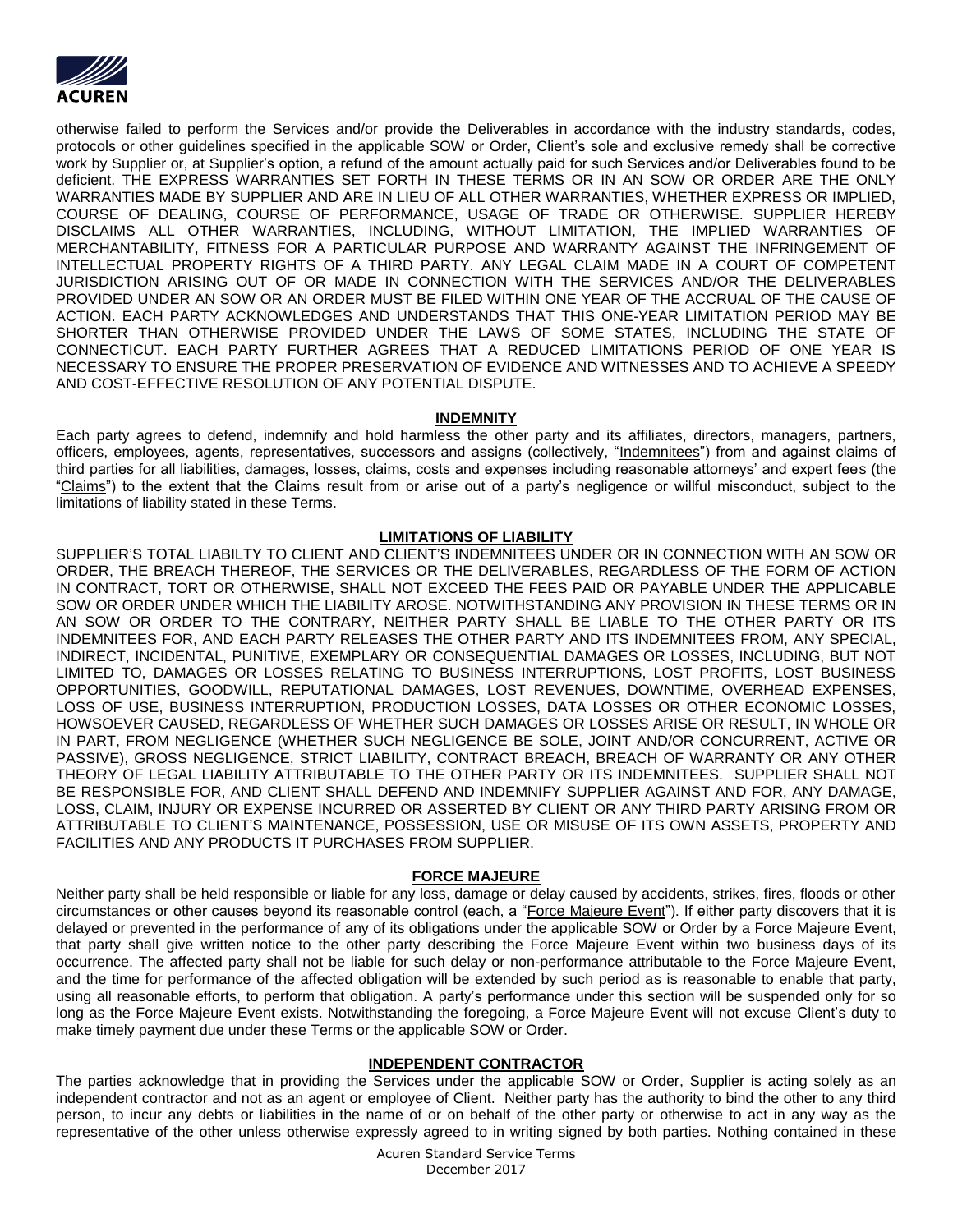

Terms or in the applicable SOW or Order is intended to give rise to, or gives rise to, a partnership, joint venture, agency, fiduciary, employment or other relationship between the parties or imposes upon the parties any of the duties or responsibilities of partners, joint venturers or employer-employee beyond the relationship of independent parties to a commercial contract.

# **GOVERNING LAW; VENUE**

The parties agree that these Terms and any SOW or Order will be governed by and construed in accordance with the laws of the state of Connecticut without regard to its conflicts of laws principles. For any dispute arising out of or in connection with these Terms or an SOW or Order, the parties consent to the jurisdiction of any state or federal court of competent jurisdiction situated in Danbury, Connecticut. THE PARTIES HEREBY WAIVE ALL RIGHTS TO A TRIAL BY JURY IN CONNECTION WITH ANY CLAIM OR DISPUTE ARISING OUT OF OR RELATING TO THESE TERMS OR AN SOW OR ORDER. EACH PARTY KNOWINGLY AND INTENTIONALLY WAIVES ITS RIGHT TO TRIAL BY JURY.

## **MISCELLANEOUS**

In the event of a conflict between the terms and conditions of these Terms, on one hand, and the terms of any SOW or Order, on the other hand, the terms and conditions of these Terms shall control unless the conflicting term in an SOW or an Order, as applicable, specifically references the inconsistent provision(s) of these Terms to be superseded, in which case the conflicting term set forth in such SOW or Order shall control to resolve such conflict only with respect to, and for the limited purpose set forth in, such SOW or Order. Any modification of these Terms will have no effect unless expressly agreed to in a writing signed by an authorized representative of Supplier. The waiver or failure of either party to exercise any right provided for herein will not be deemed a waiver of any further right hereunder. No consent or waiver by a party with respect to any provision of these Terms will be effective unless made by a duly authorized representative of such party. If any provision of these Terms is held invalid or unenforceable by a court of competent jurisdiction, such invalidity or unenforceability will not invalidate or render unenforceable the entire Terms; rather, the entire Terms will be construed as if not containing the invalid or unenforceable provision, and the rights and obligations of each party will be construed and enforced accordingly. The express remedies set forth in these Terms and in an SOW or Order, as applicable, are the sole and exclusive remedies of the parties and in lieu of any other remedies at law or in equity. Notwithstanding anything in these Terms to the contrary, Supplier and Client agree that the terms and conditions of these Terms that by their context are intended to survive or that are expressly stated to survive will survive termination of any related agreement, including an SOW or an Order.

# **LIMITED WARRANTY APPLICABLE TO ALL INDUSTRIAL TRADES WORK**

All industrial trades work performed by Supplier ("Trades Work"), including insulation, welding, pipefitting, electrical, painting, coating, winterization, construction, fabrication, repair, demolition and installation services, will include the following Limited Warranty (this "Limited Warranty"). Subject to the conditions and exclusions set forth below, all Trades Work will be free from material defects in Supplier's workmanship for the lesser of 12 months from the date of sale or five business days after the deficiency was or could have been detected by Client (the "Warranty Period"). Client's sole and exclusive remedy and Supplier's sole and exclusive liability under this Limited Warranty will be for Supplier to repair or replace the deficiency or, at Supplier's option, to refund the amount paid for the deficient Trades Work. This Limited Warranty does not apply to materials, components, supplies, parts or goods manufactured by a party other than Supplier (the "OEM"), such as construction materials and coating products. All such materials will be governed solely by the OEM's warranty, and Client's sole recourse with respect to such materials will be under the OEM's warranty to the extent the warranty is transferrable to Client. This Limited Warranty does not apply to any damage, failure or other issues caused by Client's failure to comply with Supplier's and/or the OEM's instructions, requirements or warranty conditions.

# **ADDITIONAL TERMS THAT GOVERN ALL RADIOGRAPHIC SERVICES**

When providing radiographic ("RT") services, Supplier will provide film/images and reports to Client as determined by Client (ex: to whom and how often film and reports should be turned in) and specified in the applicable SOW or Order. Upon receiving an RT report from Supplier, Client and/or the owner-operator shall be responsible for: reviewing the report to make sure that the correct codes, procedures and acceptance criteria are listed in the report; ensuring that Client has received all film for all views listed in the report; maintaining custody of the film and report thereafter; reviewing the film as Client and/or owner-operator deem appropriate; and advising Supplier of any issues Client has identified with the report or film no later than five business days after Client's receipt of the report. Client and/or the owner-operator shall be responsible for permanent custody of film and the final disposition of each component (ex: weld) inspected. Any film not collected by Client when the report is submitted will be disposed of by Supplier. Client and Supplier acknowledge that experienced radiographers can have differing interpretations of the same radiographic image.

## **ADDITIONAL TERMS THAT GOVERN ALL ADVANCED SERVICES SUCH AS SHEAR WAVE ULTRASONICS (INCLUDING TIME OF FLIGHT DIFFRACTION (TOFD)) AND PHASED ARRAY)**

Statements, findings, results and/or reports made or prepared by an employee of Supplier, including findings about an item meeting or not meeting code, represent the opinion of the employee based on available data at the time of the inspection and shall at all times be subject to inherent limitations of these technologies. Supplier cannot be held responsible if employees of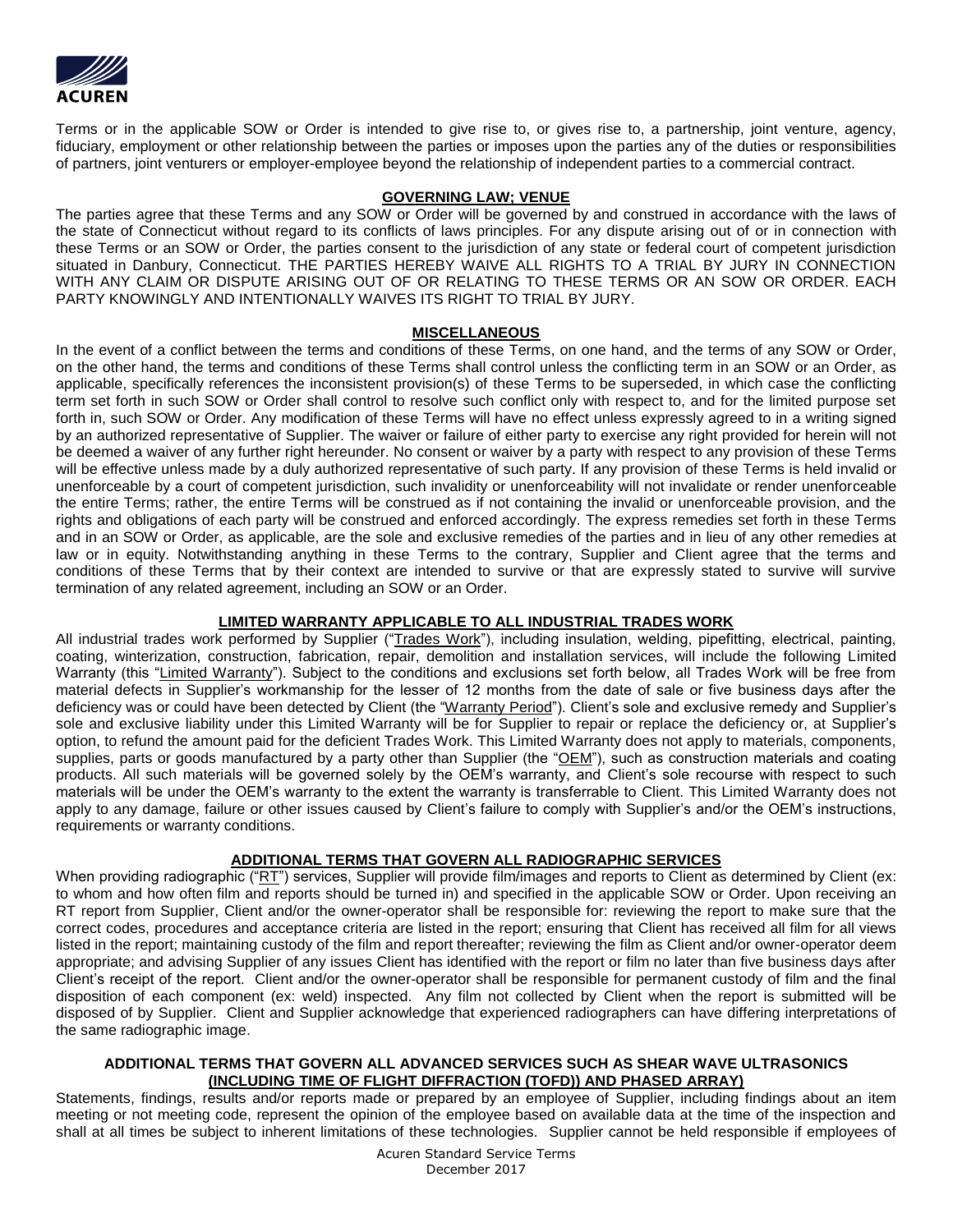

Client or another vendor reach different opinions. Supplier recommends confirming all such opinions through a second method whenever practicable.

# **ADDITIONAL TERMS THAT GOVERN ALL PIPELINE INTEGRITY SERVICES**

Client is responsible for making all repair, recoat, replacement and similar decisions, including decisions based on or regarding inspection results, remaining strength calculations and Client's Integrity Management Program ("IMP"). Client is responsible for determining the specific remaining strength calculation to be performed (B316, B316 modified, R strength, etc.) and the design factor to be used. Supplier cannot be responsible for selecting or making any recommendations regarding the correct calculation method or design factor. When performing calculations, Supplier's obligation shall be limited to entering data into the software and providing the calculation results to Client. Supplier does not make any representations regarding the accuracy of the data or the results of the software calculations. Client is responsible for all decisions regarding its IMP. Supplier does not make any representations regarding, and shall not have any liability for, any recommendations, proposed changes, updates and similar statements from Supplier's employees regarding Client's IMP.

#### **ADDITIONAL TERMS THAT GOVERN ALL CONDITION MONITORING AND RELIABILITY ENGINEERING WORK**

Any reports, maintenance plans, oil analysis data and other written materials or statements provided by any employee of Supplier ("Information") are intended for use by or under the supervision of a Professional Engineer employed by Client and/or retained by Client from another vendor. The Information does not contain engineering advice or recommendations. Client warrants that it has a Professional Engineer on its staff who will review the Information and make all repair, replace and other engineering decisions, including maintenance plans that it deems appropriate. Client shall at all times be responsible for making all final decisions regarding all routes, techniques, frequency of inspections, codes, standards, procedures, criteria, severity ratings, root causes and solutions to prevent or correct failures or other problems with Client's equipment. Supplier shall not assume any such responsibility, but absent direction from Client, Supplier will endeavor to make reasonable selections but shall not warrant to Client that it will select the correct ones. The Information is intended to summarize the gathered and processed data, which is intended to supplement condition data already available to Client. The Information is not intended to and shall not provide any judgment as to the safety or integrity of the equipment or components monitored by Supplier, or to diagnose any condition of the equipment or components, including the likelihood or timing of a possible failure. Client shall at all times be responsible for making final decisions regarding maintenance plans. Any statements, recommendations, proposals or materials prepared by employees of Supplier are recommendations only and shall be subject to final approval and implementation by Client. Where Supplier receives oil analysis reports and/or data from third party laboratories, Supplier can offer its interpretation of such reports/data subject to final interpretations and decisions by Client, but cannot attest to the accuracy of such reports/data. Location selection and calculation of alarm levels by Supplier shall be done pursuant to the codes selected by Client. If Client has concerns regarding the Information, Client agrees to consult with a Professional Engineer employed by Client or a contractor other than Supplier.

# **ADDITIONAL TERMS REGARDING PROFESSIONAL ENGINEERING SERVICES**

Where Supplier's services include professional engineering services, Supplier warrants that the Services will be performed according to professional engineering standards. Supplier will not be responsible for, control, direct or supervise: the performance by Client or others of their obligations and responsibilities; construction methods, means, techniques, sequences or procedures of Client or others; acts or omissions of Client or others; or advice from any independent expert engaged by Client or others. In the event Client notifies Supplier in writing of any breach of Supplier's warranty with regard to professional engineering Services within 12 months after completion of the Services under the applicable SOW or Order, Supplier's sole and exclusive obligation and Client's sole and exclusive remedy will be for Supplier to correct or re-perform the deficient Service, or at Supplier's option, to refund the amount paid for such deficient Service.

# **ADDITIONAL TERMS THAT GOVERN ALL EXPERT TESTIMONY AND EXPERT LITIGATION SUPPORT ENGAGEMENTS**

When Supplier is engaged as an expert in connection with any litigation or potential litigation matter (the "Engagement"), its fees will not be dependent upon the outcome of the actual or potential proceeding in which Supplier is acting as an expert for Client (the "Proceeding"). Objective conclusions will be presented without regard to how they will impact the Proceeding to ensure that Supplier is able to perform its services properly. Supplier will assume, for purposes of its Engagement, that information and data provided by or on behalf of Client will be sufficiently accurate, complete and comprehensive to enable Supplier to perform its services. Client and Supplier will agree in writing at the commencement of the Engagement on the precise scope of services to be provided by Supplier, including any opinion to be provided and how samples and other materials or information are to be examined, handled, stored and/or returned. Supplier will not be responsible for any matters beyond that written scope of services. Client shall be responsible for notifying Supplier of all relevant timelines in the Proceeding. All reports and material developed by Supplier shall be used only for purposes of the Proceeding. Any other use requires Supplier's prior written consent. Client shall disclose sufficient information about the parties to enable Supplier to assess if there may be a potential conflict of interest. If Client wishes for Supplier to perform joint testing, Client shall be responsible for obtaining the agreement of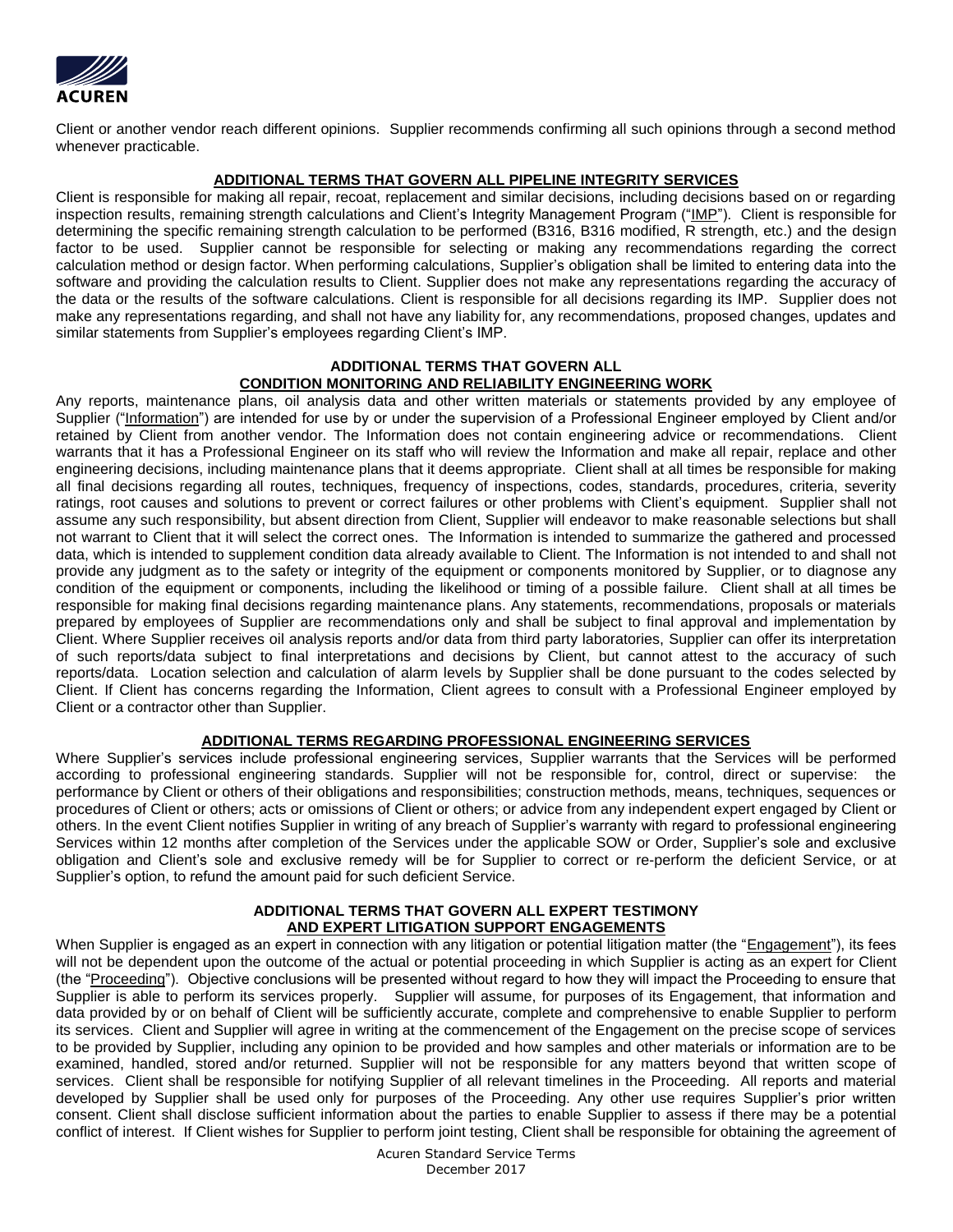

the other parties regarding the testing protocol to be used, and shall instruct Supplier in writing as to what information and documents can be shared with the other parties.

Client will defend, indemnify and hold Supplier harmless against and from any and all claims, costs, actions, losses and liabilities, including attorneys' fees, arising or relating in any way to the Engagement other than those caused solely by Supplier's willful misconduct or gross negligence. If Client is representing another party in the Proceeding, Client represents that it has secured such party's agreement to be bound by these terms and conditions. If the Engagement will not involve testimony, all material created by Supplier will be maintained as confidential and not disclosed to third parties (other than as required by the Proceeding) without Supplier's prior written consent. All samples provided to Supplier will be disposed of within 60 days of the end of the Engagement unless Supplier is instructed in writing to return them to Client or retain them for a fee.

### **ADDITIONAL TERMS THAT GOVERN ALL SERVICES PERFORMED AT AMUSEMENT PARKS, THEME PARKS AND CARNIVAL RIDES**

Notwithstanding any other document to the contrary, Supplier's services at amusement parks, theme parks, carnival rides and similar facilities are always limited to performing specific tests and procedures on rails, tracks, welds and other structural components (the "Parts"). Such tests and procedures are not able to detect all flaws or defects, nor are they necessarily able to predict future failures of any such inspected Parts. Supplier does not, under any circumstances, certify or warrant that, or determine whether, rides and other equipment at amusement parks, theme parks, carnival rides or similar facilities are in good working order, are operating safely and properly, and/or comply with any federal, state, local or similar laws or regulations.

## **ADDITIONAL TERMS REGARDING MECHANICS' LIENS, CLAIMS, AND ENCUMBRANCES**

Supplier is entitled to file mechanics' liens, claims, and encumbrances against Client's buildings, structures or land for any materials, services and/or documentation provided by Supplier to Client. By receiving performance hereunder, Client represents and warrants to Supplier that Supplier's materials, services and documentation are furnished at the request of and for the benefit of each of Client and that Supplier has received Client's authorization for Supplier to file mechanics' liens, claims, and encumbrances against the Client's buildings, structures or land. Supplier shall have no obligation if any other person or entity (including, without limitation, a subcontractor) files or causes to be filed a mechanics' lien, claim, or encumbrance against Client's property for labor and/or materials provided to Client. Supplier and Client agree that this section survives the termination, cancellation or expiration of any related agreement regarding the Services described herein**.**

# **APPLICABILITY OF THESE TERMS**

**TO THE MAXIMUM EXTENT PERMITTED BY LAW, CLIENT WAIVES AND RELEASES ANY AND ALL RIGHTS, CLAIMS, DEMANDS OR CAUSES OF ACTION THAT MAY OTHERWISE BE AVAILABLE AT LAW OR IN EQUITY OR GRANTED BY STATUTE TO AVOID OR DISREGARD THE ENTITY FORM OF SUPPLIER OR OTHERWISE IMPOSE LIABILITY ON ANY AFFILIATE OF SUPPLIER, WHETHER GRANTED BY STATUTE OR BASED ON THEORIES OF EQUITY, AGENCY, CONTROL, INSTRUMENTALITY, ALTER EGO, DOMINATION, SHAM, SINGLE BUSINESS ENTERPRISE, PIERCING THE CORPORATE VEIL, UNFAIRNESS OR UNDERCAPITALIZATION.**

**WE VERY MUCH APPRECIATE YOUR BUSINESS. SHOULD YOU HAVE ANY QUESTIONS, PLEASE CONTACT THE PERSON FROM WHOM YOU WISH TO ORDER PRODUCTS AND/OR SERVICES OR SEND AN EMAIL TO [SERVICETERMS@ACUREN.COM.](mailto:QUESTIONSABOUTSERVICETERMS@ACUREN.COM)**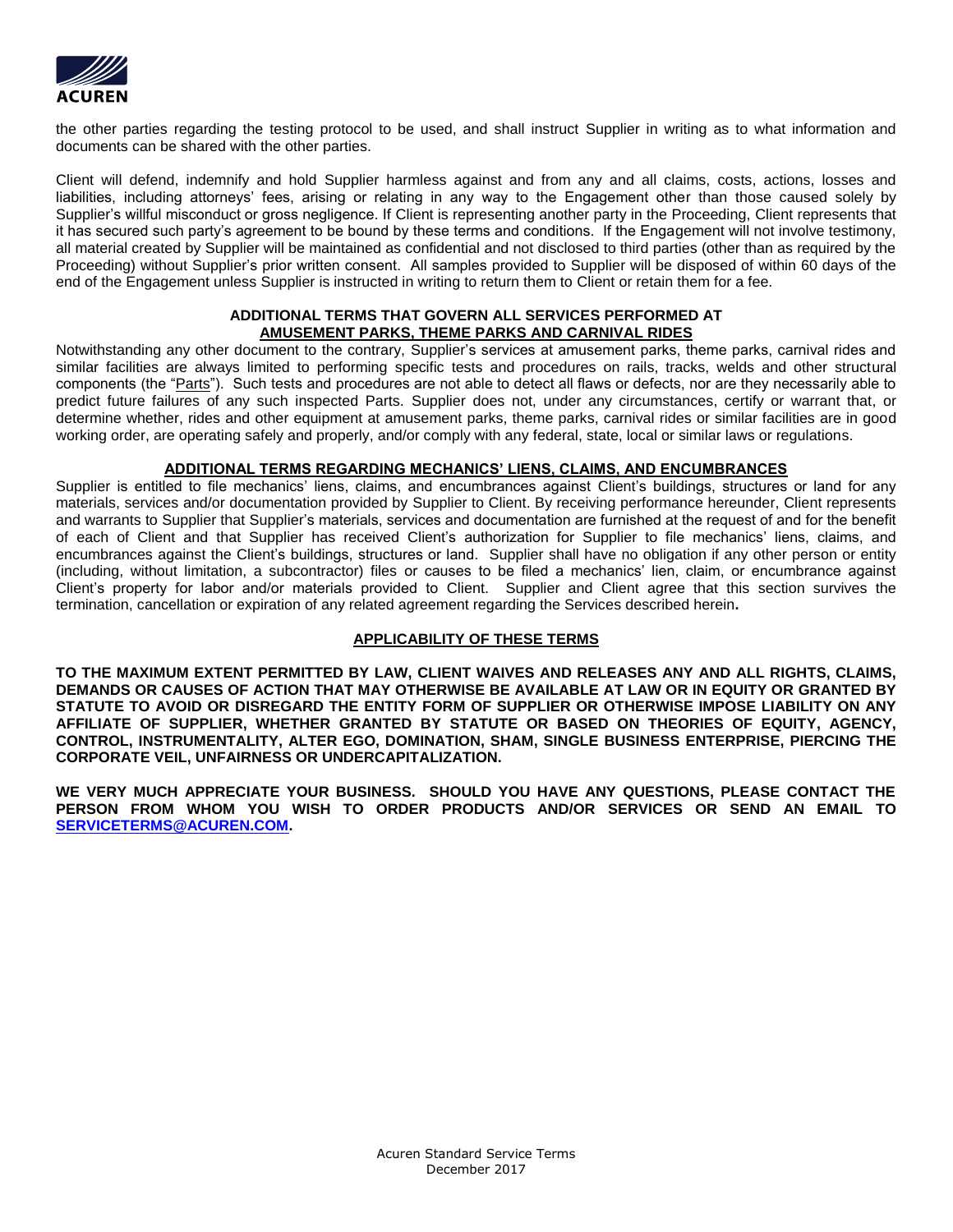

## **CONDITIONS DE SERVICE STANDARD D'ACUREN**

Les présentes Conditions de service standard d'Acuren (les « Conditions ») régissent tous les services et livrables qui vous sont fournis (en tant que « Client ») par Acuren Inc., Acuren Inspection, Inc., Acuren Group Inc., Tacten Industrial Inc., Remote Access Technology USA, Inc. et leurs filiales, sociétés affiliées et successeurs respectifs (collectivement, le « Fournisseur »). En cas de litige entre le Client et le Fournisseur, le Client ne pourra exercer un recours qu'à l'encontre de l'entreprise spécifique du Fournisseur qui aura réalisé les services et fourni les livrables. Les présentes Conditions, y compris les Énoncés de travaux ou les Confirmations de commande agréés par les parties en vertu des présentes, constituent l'intégralité de l'entente entre les parties concernant l'objet des présentes; elles remplacent l'ensemble des accords, ententes ou arrangements antérieurs, qu'ils soient oraux ou écrits, concernant ledit objet. Le Fournisseur décline toutes les autres conditions éventuelles qui seraient différentes ou contraires aux présentes et qui figureraient dans les bons de commande, les confirmations de commande, la correspondance ou d'autres formulaires ou documents standard du Client, et de telles conditions ne sauraient modifier les présentes Conditions ou celles contenues dans un EDT ou une Commande.

### **PORTÉE DES SERVICES**

Le Fournisseur ne réalisera que les services (les « Services ») et ne fournira que les livrables connexes (les « Livrables ») spécifiquement décrits dans l'Énoncé des travaux pertinent (chacun étant un « EDT ») ou dans la Confirmation de commande (chacune étant une « Commande ») signés par les représentants autorisés des deux parties, et il ne sera pas responsable d'éventuels services, livrables ou autres objets non spécifiés dans un EDT ou une Commande, selon le cas, signés en bonne et due forme. Le Fournisseur fournira l'équipement et la main-d'œuvre qualifiée pour réaliser les Services. L'ensemble des éventuels énoncés, descriptions, commentaires ou déclarations ne se rapportant pas aux Livrables, qui émaneraient d'un employé ou d'un mandataire du Fournisseur dans le cadre de la réalisation des Services refléteront l'avis ou les observations dudit employé/mandataire sur la base des seules données disponibles au moment où les Services seront réalisés; ils ne sauraient être interprétés comme des déclarations, des garanties ou des modifications des présentes Conditions. Le Client sera responsable de l'ensemble des travaux d'ingénierie, des réparations, des modifications et des décisions relatives à l'usage, notamment s'agissant des décisions concernant la portée et la fréquence des inspections, les techniques d'inspection devant être mises en œuvre, ainsi que les codes, procédures et critères d'acceptation devant être respectés par le Fournisseur. Le Fournisseur sera en droit de se fonder sur l'exactitude et l'exhaustivité de l'ensemble des registres, informations, données et spécifications fournis ou des décisions prises par le Client (ou les consultants ou autres prestataires engagés par le Client), les autorités officielles, les services publics, ainsi que les fabricants ou fournisseurs d'équipements, de matériel ou de fournitures, et il sera dégagé de toute responsabilité à leur égard. Le Fournisseur ne sera aucunement responsable des éventuels défauts ou limitations des équipements, du matériel ou des fournitures spécifiés ou recommandés par le Fournisseur. Le Client autorisera le Fournisseur à accéder au site sur lequel les Services devront être mis en œuvre et/ou sur lequel les Livrables devront être fournis, en faisant en sorte : (i) qu'il n'y ait pas d'obstacles, de structures ou d'autres barrières physiques empêchant le Fournisseur d'accéder aux éléments faisant l'objet des Services; (ii) que le site ne présente pas de danger pour le Fournisseur et ses employés lors de leur prestation des Services et de leur livraison des Livrables, et (iii) que le site soit conforme aux lois, règles et règlements applicables afin que le Fournisseur puisse réaliser les Services et fournir les Livrables. Les parties ne pourront apporter des modifications à la portée des Services énoncés dans un ETD ou une Commande que par l'entremise d'une demande de changement écrite et signée par les représentants autorisés de chacune des parties.

# **DURÉE; RÉSILIATION**

Sauf mention contraire dans un EDT ou une Commande, l'EDT ou la Commande pertinents resteront en vigueur à compter de la date de leur signature par les représentants autorisés de chacune des parties jusqu'à ce que l'une des parties résilie l'EDT ou la Commande conformément aux présentes Conditions ou en remettant à l'autre partie un préavis écrit d'au moins 60 jours. Dans le cas d'une telle résiliation, le Client réglera sans délai l'ensemble des Services et Livrables convenablement réalisés ou fournis avant la date d'entrée en vigueur de la résiliation.

En cas de violation d'une disposition substantielle des présentes Conditions, d'un EDT ou d'une Commande, la partie non défaillante pourra suspendre, immédiatement, la mise en œuvre de ses obligations. Suite à l'envoi d'un avis écrit à cet effet, si la partie défaillante omet de réparer la violation dans les 10 jours ouvrables de sa réception dudit avis écrit énonçant la violation et la réparation suggérée, la partie non défaillante pourra résilier tout EDT ou toute Commande en vigueur, avec effet immédiat. Si Le Fournisseur résilie un EDT ou une Commande suite à une violation substantielle perpétrée par le Client, le Fournisseur remettra au Client une facture finale au titre des Services et/ou des Livrables réalisés et fournis avant la date d'entrée en vigueur de la résiliation. Le Client devra régler le montant indiqué, ainsi que les Frais de résiliation. Les « Frais de résiliation » correspondront à 10% de la différence entre le prix ou le montant du devis, selon le cas, relatifs auxdits Services et/ou Livrables indiqués dans l'EDT ou la Commande applicables (et éventuellement modifiés dans les rapports de progrès ou les demandes de changement du Fournisseur), et la somme de l'ensemble des paiements effectués par le Client, compte tenu de la facture finale. L'obligation de paiement du Client ne saurait faire l'objet d'une quelconque déduction.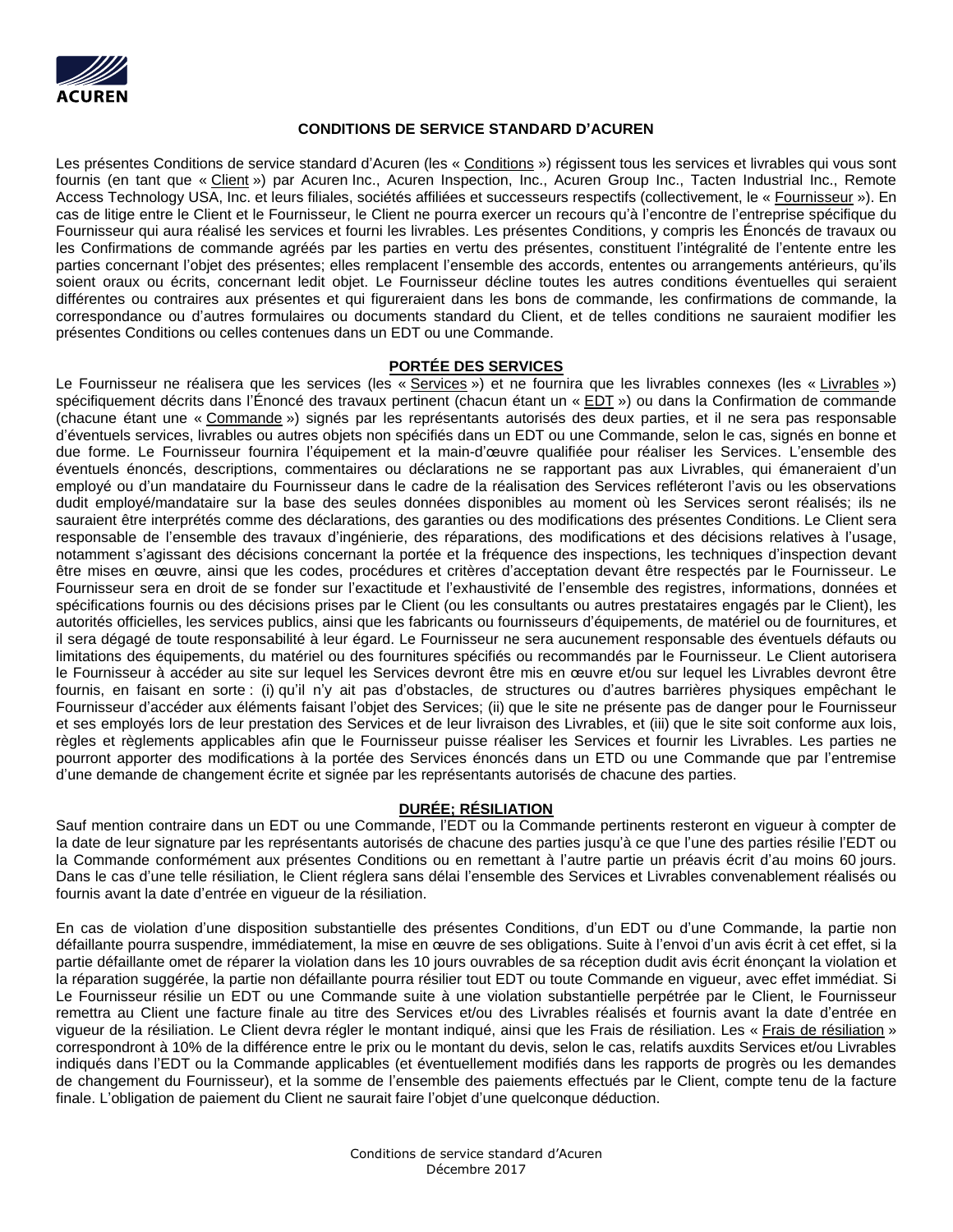

Chacune des parties pourra résilier un EDT ou une Commande en cours, avec effet immédiat, au moyen d'un avis écrit remis à l'autre partie si : (i) l'autre partie devient insolvable ou omet de fournir à la partie qui en fait la demande l'assurance écrite de sa capacité à régler ses dettes arrivant à échéance; (ii) un séquestre est désigné pour administrer l'autre partie ou ses biens; (iii) l'autre partie effectue une cession au bénéfice de ses créanciers; (iv) des poursuites sont engagées par ou au nom de l'autre partie au titre d'une procédure en vertu de la loi sur les faillites, l'insolvabilité et l'exonération des débiteurs et ne sont pas clôturées dans les 60 jours, ou si (v) l'autre partie entame des poursuites ou entreprend des démarches pour liquider ou dissoudre son entreprise ou tenter de ce faire.

### **PAIEMENT**

Sauf mention contraire dans un EDT ou une Commande applicable, le Client réglera l'ensemble des Services sur la base du temps passé et des équipements fournis en fonction des tarifs énoncés dans l'EDT ou la Commande en question (les « Tarifs »). Une facture séparée sera émise pour chaque EDT ou chaque Commande. Le Client en réglera le montant total dans les 30 jours de la date figurant au recto de la facture. Faute de cela, le Fournisseur pourra imposer des frais de retard mensuels à hauteur de 1 % du solde non réglé de la facture. Nonobstant toute mention contraire dans les présentes Conditions, le Client remboursera au Fournisseur les coûts et autres frais généraux engagés par le Fournisseur dans le cadre (i) des éventuels retards, annulations ou reports à l'initiative du Client; (ii) des décisions du Client en matière d'ingénierie, de réparations, de modifications ou d'utilisation, notamment concernant les décisions relatives à la portée et à la fréquence des inspections, aux techniques d'inspection à mettre en œuvre, aux codes, procédures et critères d'acceptation devant être respectés, ainsi qu'aux améliorations de l'assurance qualité offerte par le Fournisseur (p. ex., le fait de désigner un superviseur dédié), et ce, dans tous les cas où ces éléments ne sont pas spécifiés dans l'EDT ou la Commande applicable; (iii) des éventuelles modifications figurant dans une Demande de changement et entraînant un ajustement des Tarifs.

# **ACCEPTATION**

Le paiement représentera l'acceptation des Services et Livrables et signifiera que le Fournisseur a respecté l'ensemble des exigences énoncées dans l'EDT ou la Commande applicable, selon le cas. Le Client devra signaler les défauts repérés dans les Services ou les Livrables et fournir un avis de refus écrit dans les 15 jours ouvrables suivant l'achèvement des Services ou la réception des Livrables, selon le cas, pour entériner ledit refus. Tout refus des Services ou des Livrables après leur paiement ou un délai de plus de 15 jours ouvrables après la date d'achèvement des Services ou de livraison des Livrables, selon le cas, sera nul et non avenu.

# **TITRE DE PROPRIÉTÉ ET RISQUE DE PERTE**

Le titre de propriété et le risque de perte afférents à tout élément matériel et équipement fournis par le Client resteront dévolus au Client. Le titre de propriété et le risque de perte afférents aux éléments matériels et équipements mis à disposition par le Fournisseur pendant la réalisation des Services seront dévolus au Client au moment de l'installation si le Fournisseur, ou toute personne agissant à la demande ou sous le contrôle du Fournisseur, est responsable de l'installation en vertu de l'EDT ou de la Commande applicable. Dans le cas contraire, le titre de propriété et le risque de perte seront dévolus au Client lors de la livraison. Une fois que le titre de propriété aura été dévolu au Client, il fera l'objet d'une sûreté en garantie du prix d'achat au bénéfice du Fournisseur jusqu'à ce que le Client ait réglé le prix desdits éléments matériels et équipements.

### **PROPRIÉTÉ DES INFORMATIONS**

Tout produit du travail du Fournisseur, quelle que soit sa date de création, restera la propriété du Fournisseur et pourra être utilisé par celui-ci dans le cadre de ses activités. Ledit produit du travail inclura : (i) les données analytiques de sortie et les paramètres d'entrée requis pour exploiter et entretenir l'installation faisant l'objet des Services, et (ii) les données de configuration conformes à l'exécution, les données des équipements et les paramètres d'inspection figurant dans les procédures d'acceptation et d'inspection avant Service, les registres de calibrage et les rapports d'étude requis pour permettre les inspections et/ou réparations subséquentes (collectivement, le « Produit du travail »). Nonobstant le fait que le Fournisseur conserve la propriété du Produit du travail, par les présentes, le Fournisseur accorde au Client une licence intégralement acquittée, non exclusive, transférable, exempte de redevance et limitée pour lui permettre d'utiliser le Produit du travail dans le cadre strict des installations du Client (*c.-à-d.*, à des fins d'exploitation, d'entretien et d'inspection), étant entendu que si le Client souhaite que le Produit du travail soit divulgué à ses consultants ou à d'autres fournisseurs, le Client devra demander à la tierce partie concernée de s'engager par écrit à ne pas divulguer ni utiliser le Produit du travail à quelque moment et de quelque manière que ce soit si cela fait concurrence au Fournisseur dans des domaines d'utilisation équivalents ou similaires eu égard au Produit du travail. Le Client avertira le Fournisseur de toute divulgation de ce type à une tierce partie. Rien ne saurait être divulgué à des tiers concurrents du Fournisseur sans l'accord préalable écrit du Fournisseur.

## **CONFIDENTIALITÉ**

Le Client et le Fournisseur devront respecter la stricte confidentialité des Informations confidentielles obtenues ou reçues par chacun d'entre eux et ne les divulguer et/ou ne les utiliser que si cela est raisonnablement requis en vertu des présentes et/ou

> Conditions de service standard d'Acuren Décembre 2017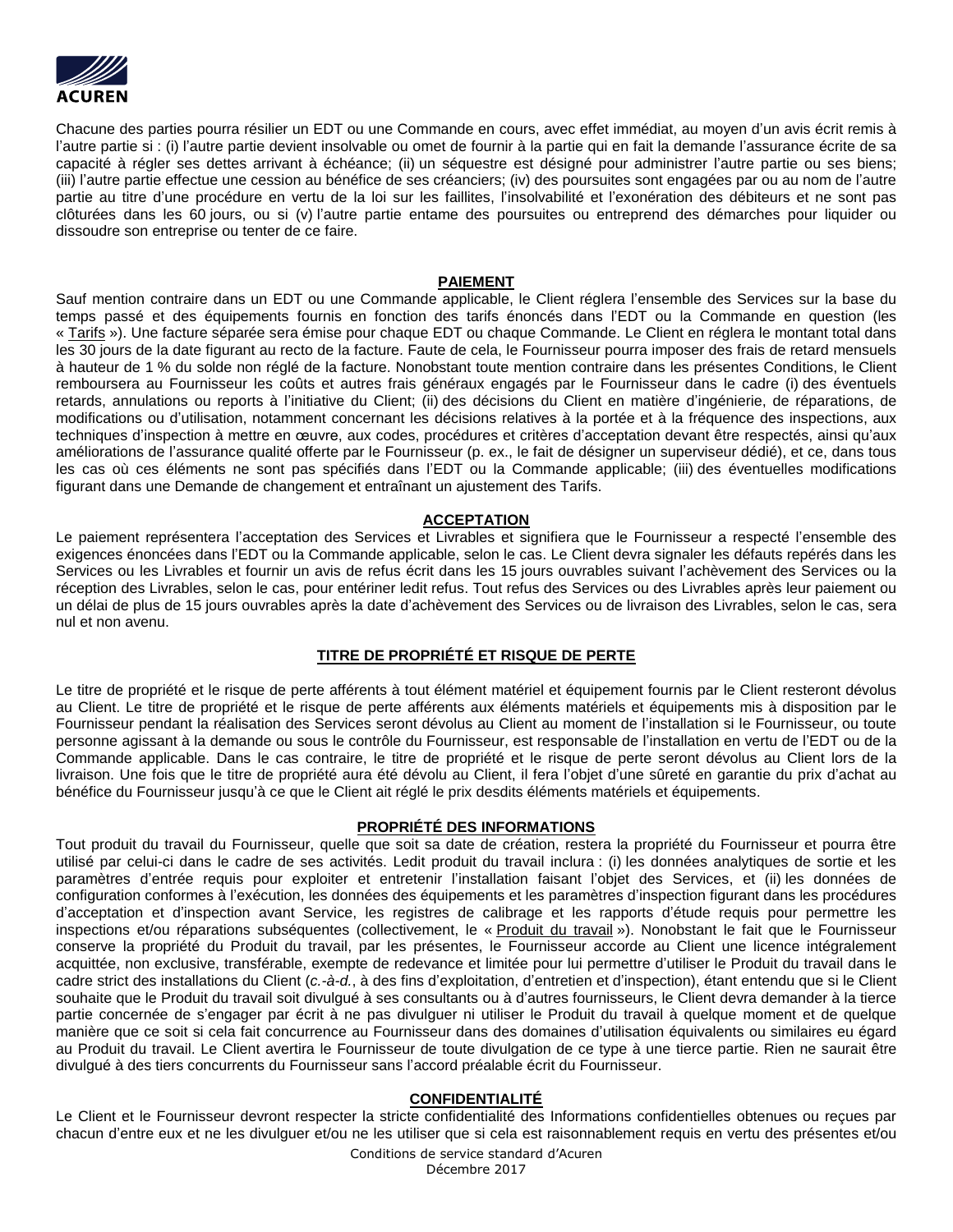

dans la mesure où la loi applicable l'exige. Les termes « Informations confidentielles » renvoient à l'ensemble des informations fournies par une partie et ses représentants désignés à l'autre partie, que ce soit à l'oral ou à l'écrit, et incluent notamment les plans, spécifications, données et projections financières et professionnelles, ainsi que tous les autres types d'informations professionnelles. Nonobstant ce qui précède, la partie réceptrice n'aura aucune obligation de confidentialité concernant les informations dont il peut être démontré (i) qu'elles ont été développées de manière indépendante par la partie réceptrice sans la contribution, les informations ou l'aide de la partie émettrice; (ii) qu'elles ont été obtenues de manière légale auprès de sources autres que la partie émettrice; (iii) qu'elles n'étaient clairement pas destinées à être traitées, par la partie réceptrice, comme des informations confidentielles; (iv) qu'elles sont dans le domaine public. Chacune des parties sera responsable de toute violation de la présente clause par l'un quelconque de ses employés, mandataires, représentants, affiliés ou sous-traitants. En cas de violation des dispositions de la présente clause par la partie réceptrice, la partie émettrice sera en droit de réclamer un redressement équitable, par exemple sous la forme d'une injonction ou d'une ordonnance d'exécution en nature, en sus de faire valoir tous les autres recours applicables en justice ou en équité. Si le Client utilise des rapports, des schémas, des dessins ou d'autres éléments matériels fournis par le Fournisseur à toute autre fin ou si le Client modifie lesdits rapports, schémas, dessins ou documents, le Client devra indemniser le Fournisseur et le tenir franc de tout préjudice à l'égard des éventuelles réclamations ou pertes découlant dudit usage ou de ladite modification.

# **RÉALISATION DES SERVICES**

Le Fournisseur réalisera les Services et fournira tout Livrable y afférent conformément aux normes de diligence pertinentes et applicables, et dans le respect des normes, codes, protocoles et autres directives standard du secteur spécifiés dans l'EDT ou la Commande concernés. Si un tribunal compétent détermine que le Fournisseur a enfreint une norme de diligence applicable ou a, par ailleurs, omis de réaliser les Services et/ou de fournir les Livrables conformément aux normes, codes, protocoles et autres directives standard du secteur spécifiés dans l'EDT ou la Commande concernés, le seul et unique recours du Client sera la réparation des Services et/ou Livrables par le Fournisseur ou, si le Client le souhaite, le remboursement du montant qui aura été acquitté au titre desdits Services et/ou Livrables jugés défaillants. LES GARANTIES EXPRESSES ÉNONCÉES DANS LES PRÉSENTES CONDITIONS, OU DANS UN EDT OU UNE COMMANDE, SONT LES SEULES GARANTIES OFFERTES PAR LE FOURNISSEUR; ELLES REMPLACENT L'ENSEMBLE DES AUTRES GARANTIES, EXPRESSES OU IMPLICITES, CONDUITES HABITUELLES, MODALITÉS D'EXÉCUTION, USAGES DU COMMERCE OU AUTRES MODALITÉS. PAR LES PRÉSENTES, LE FOURNISSEUR DÉCLINE TOUTES LES AUTRES GARANTIES, NOTAMMENT LES GARANTIES IMPLICITES DE QUALITÉ MARCHANDE, D'ADAPTATION À UN USAGE PARTICULIER OU D'ABSENCE D'INFRACTION À L'ENCONTRE DES DROITS DE PROPRIÉTÉ INTELLECTUELLE DE TIERS. TOUTE PLAINTE LÉGITIME DÉPOSÉE DEVANT UN TRIBUNAL COMPÉTENT QUI DÉCOULERAIT DES SERVICES ET/OU DES LIVRABLES FOURNIS, OU Y OU AFFÉRERAIT, EN VERTU D'UN EDT OU D'UNE COMMANDE, DEVRA ÊTRE FORMULÉE DANS L'ANNÉE DE L'AVÈNEMENT DE LA CAUSE D'ACTION. CHACUNE DES PARTIES RECONNAÎT ET COMPREND QUE LA PÉRIODE DE LIMITATION DE UN (1) AN STIPULÉE DANS LES PRÉSENTES PEUT ÊTRE PLUS COURTE QUE LA PÉRIODE PRÉVUE PAR LES LOIS DE CERTAINS ÉTATS, EN PARTICULIER CELLES DE L'ÉTAT DU CONNECTICUT. PAR AILLEURS, CHACUNE DES PARTIES ADMET QUE LADITE PÉRIODE DE LIMITATION DE UN (1) AN EST NÉCESSAIRE POUR GARANTIR LA PRÉSERVATION DES PREUVES ET DES TÉMOIGNAGES, ET POUR PARVENIR À UNE RÉSOLUTION RAPIDE ET EFFICIENTE DE TOUT LITIGE ÉVENTUEL.

# **INDEMNITÉ**

Chacune des parties consent à défendre, à indemniser et à tenir francs de tout préjudice l'autre partie et ses affilées, directeurs, gérants, partenaires, cadres, employés, mandataires, représentants, successeurs et ayants droit (collectivement, les « Parties exonérées ») en cas de réclamation formulée par des tiers au titre de l'ensemble des responsabilités, dommages-intérêts, pertes, plaintes, coûts et frais, y compris les frais d'avocat et d'expertise légitimes (les « Réclamations ») dans la mesure où lesdites Réclamations résultent de la négligence ou de l'inconduite volontaire d'une partie ou y ou sont liées, sous réserve des limitations de responsabilité énoncées dans les présentes Conditions.

# **LIMITATIONS DE RESPONSABILITÉ**

LA RESPONSABILITÉ GLOBALE DU FOURNISSEUR ENVERS LE CLIENT ET LES PARTIES EXONÉRÉES DU CLIENT EN VERTU OU AU TITRE D'UN EDT OU D'UNE COMMANDE, DE LEUR VIOLATION, DES SERVICES OU DES LIVRABLES, QUELLE QUE SOIT LA FORME D'ACTION, QU'ELLE RELÈVE D'UN CONTRAT, D'UN DÉLIT OU D'UNE AUTRE THÉORIE, NE SAURAIT DÉPASSER LES FRAIS ACQUITTÉS OU DUS EN VERTU DE L'EDT OU DE LA COMMANDE DANS LE CADRE DESQUELS LA MISE EN CAUSE DE RESPONSABILITÉ A EU LIEU. NONOBSTANT TOUTE DISPOSITION CONTRAIRE DES PRÉSENTES CONDITIONS OU D'UN EDT OU D'UNE COMMANDE, AUCUNE DES PARTIES NE SAURAIT ÊTRE RESPONSABLE ENVERS L'AUTRE OU SES PARTIES EXONÉRÉES (ET CHAQUE PARTIE DÉGAGE L'AUTRE PARTIE ET SES PARTIES EXONÉRÉES À CET EFFET) AU TITRE DE DOMMAGES-INTÉRÊTS OU DE PERTES SPÉCIAUX, INDIRECTS, ACCESSOIRES, PUNITIFS, EXEMPLAIRES OU CONSÉCUTIFS, CE QUI INCLUT ENTRE AUTRES LES DOMMAGES-INTÉRÊTS OU PERTES LIÉS À DES INTERRUPTIONS D'ACTIVITÉS, PERTES DE PROFITS, PERTES D'OCCASIONS PROFESSIONNELLES, PERTES DE CLIENTÈLE, DOMMAGES À LA RÉPUTATION, MANQUES À GAGNER, TEMPS D'IMMOBILISATION, FRAIS GÉNÉRAUX, PERTES D'USAGE, INTERRUPTIONS DES AFFAIRES, PERTES DE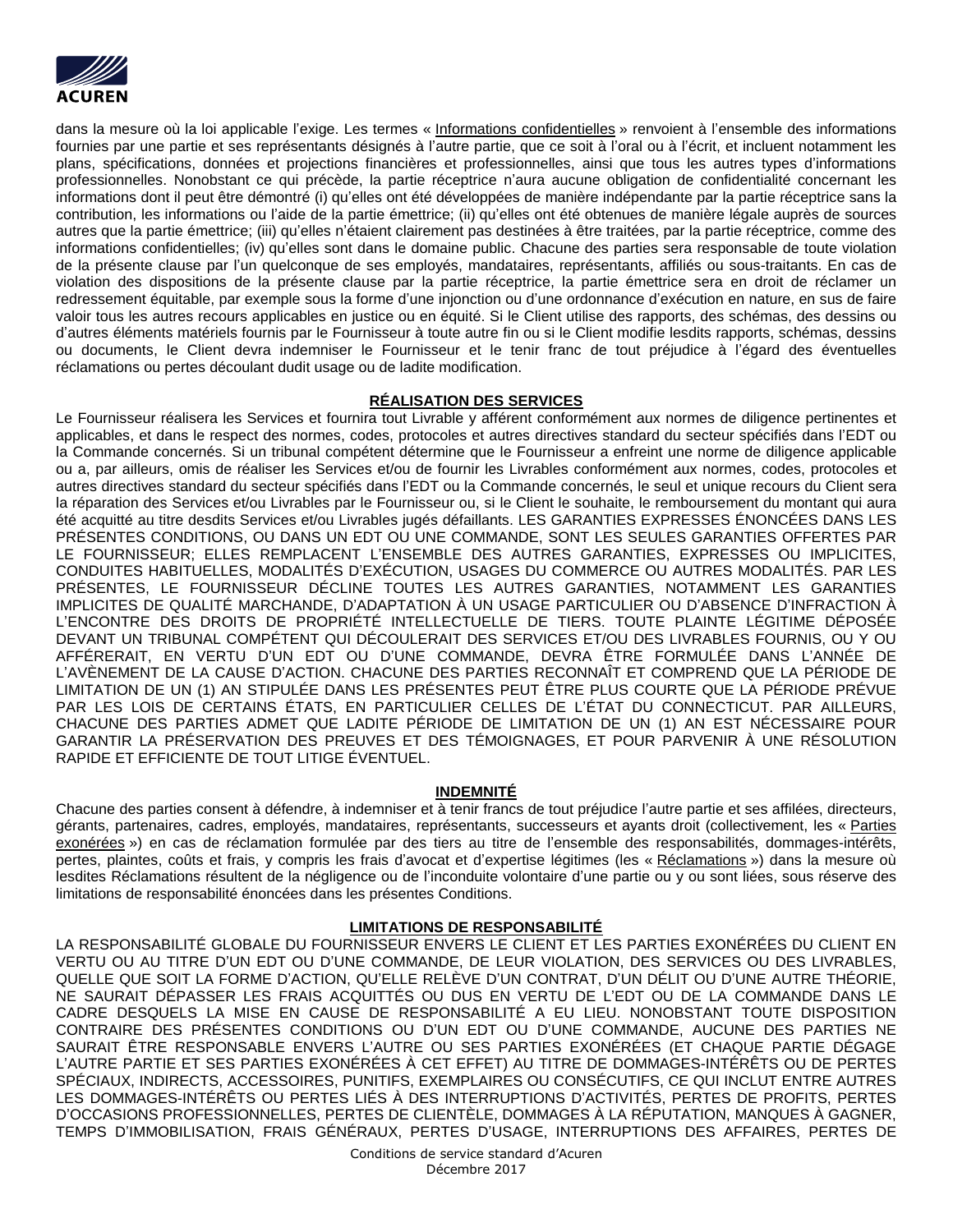

PRODUCTION, PERTES DE DONNÉES OU AUTRES PERTES ÉCONOMIQUES, QUELLE QU'EN SOIT LA CAUSE, QUE LESDITS DOMMAGES-INTÉRÊTS OU PERTES RÉSULTENT OU DÉCOULENT, EN TOUT OU EN PARTIE, DE LA NÉGLIGENCE (INDIVIDUELLE, CONJOINTE ET/OU CONCURRENTE, ACTIVE OU PASSIVE), D'UNE FAUTE GRAVE, DE LA RESPONSABILITÉ STRICTE, D'UNE RUPTURE DE CONTRAT, DU NON-RESPECT D'UNE GARANTIE OU DE TOUTE AUTRE THÉORIE EN MATIÈRE DE RESPONSABILITÉ LÉGALE ATTRIBUABLE À L'AUTRE PARTIE OU À SES PARTIES EXONÉRÉES. LE FOURNISSEUR NE SAURAIT ÊTRE RESPONSABLE DES ÉVENTUELS DOMMAGES, PERTES, RÉCLAMATIONS, BLESSURES OU FRAIS ENGAGÉS OU AFFIRMÉS PAR LE CLIENT OU UNE TIERCE PARTIE QUI SERAIENT LIÉS OU ATTRIBUABLES À L'ENTRETIEN, À LA POSSESSION, À L'UTILISATION OU À LA MAUVAISE UTILISATION PAR LE CLIENT DE SES PROPRES ACTIFS, BIENS ET INSTALLATIONS OU DE TOUT PRODUIT QU'IL ACQUERRA AUPRÈS DU FOURNISSEUR, ET LE CLIENT INDEMNISERA LE FOURNISSEUR À CET ÉGARD.

### **FORCE MAJEURE**

Aucune des parties ne saurait être tenue responsable des éventuels dommages-intérêts, pertes ou retards causés par des accidents, grèves, incendies, inondations ou autres événements ou manifestations au-delà de son contrôle raisonnable (chacun de ces événements étant un « Cas de force majeure »). Si l'une des parties constate qu'elle est retardée ou empêchée dans l'exécution d'une quelconque de ses obligations en vertu d'un EDT ou d'une Commande applicable par un Cas de force majeure, ladite partie devra en avertir l'autre partie par écrit en décrivant le Cas de force majeure, dans les deux jours ouvrables de son avènement. La partie affectée ne sera pas responsable du retard ou de la non-exécution attribuable au Cas de force majeure, et le délai d'exécution de l'obligation affectée sera prorogé de façon raisonnable pour permettre à ladite partie de respecter son obligation en déployant les efforts nécessaires à cet effet. L'exécution des obligations d'une partie en vertu de la présente clause ne sera suspendue qu'aussi longtemps que durera le Cas de force majeure. Nonobstant ce qui précède, un Cas de force majeure ne saurait exonérer le Client de régler son dû dans les délais prévus par les présentes Conditions ou tout EDT ou toute Commande applicables.

### **PRESTATAIRE INDÉPENDANT**

Les parties reconnaissent qu'en fournissant les Services prévus par un EDT ou une Commande, le Fournisseur agit uniquement en tant que prestataire indépendant et non en tant que mandataire ou employé du Client. Aucune des parties n'est habilitée à engager la responsabilité de l'autre ou d'une tierce partie, à contracter des dettes au nom ou pour le compte de l'autre partie ou d'une tierce partie ni par ailleurs à agir en tant que représentant de l'autre partie à moins que cela ait été expressément convenu dans un document écrit signé par les deux parties. Rien dans les présentes Conditions ou dans un EDT ou une Commande applicable ne saurait entraîner ou impliquer une relation de partenariat, de coentreprise, de mandat, de fiducie, d'emploi ou autre entre les parties, ni imposer aux parties des obligations ou des responsabilités incombant à des partenaires, à des coentrepreneurs ou à des employés/employeurs, leur relation se résumant à une relation de parties indépendantes ayant conclu un contrat commercial.

# **DROIT APPLICABLE; LIEU DU TRIBUNAL**

Les parties conviennent que les présentes Conditions, et tout EDT ou toute Commande applicable, seront régis et interprétés en vertu des lois de l'État du Connecticut, sans égard pour leurs principes en matière de conflit de lois. Les parties conviennent que tout litige relatif ou afférent aux présentes Conditions, ou à un EDT ou à une Commande, relèvera de la compétence des tribunaux d'État et fédéraux situés à Danbury, dans le Connecticut. PAR LES PRÉSENTES, LES PARTIES RENONCENT À TOUS LEURS DROITS DE DEMANDER UN PROCÈS PAR JURY CONCERNANT TOUTE RÉCLAMATION ÉVENTUELLE OU TOUT LITIGE ÉVENTUEL LIÉS OU AFFÉRENTS AUX PRÉSENTES CONDITIONS, OU À UN EDT OU UNE COMMANDE. CHACUNE DES PARTIES RENONCE SCIEMMENT ET VOLONTAIREMENT À SES DROITS DE DEMANDER UN PROCÈS PAR JURY.

# **DISPOSITIONS DIVERSES**

En cas de conflit entre les dispositions des présentes Conditions, d'une part, et celles d'un EDT ou d'une Commande, d'autre part, les dispositions des présentes Conditions prévaudront sauf à ce que la disposition contradictoire de l'EDT ou de la Commande, selon le cas, indique expressément qu'elle remplace la ou les dispositions divergentes des présentes Conditions, auquel cas la condition divergente énoncée dans l'EDT ou la Commande concernés prévaudra pour permettre de résoudre la divergence spécifique dans la stricte mesure énoncée dans l'EDT ou la Commande concernés, et à nulle autre fin. Toute modification éventuelle des présentes Conditions n'aura d'effet que si elle est expressément convenue dans un document écrit et signé par le représentant autorisé du Fournisseur. Le fait que l'une des parties renonce ou omette d'exercer un droit prévu par les présentes ne saurait être réputé constituer une renonciation à l'un quelconque autre droit prévu par les présentes. Aucun consentement et aucune renonciation de l'une des parties à une disposition des présentes Conditions ne sauraient être opposables à moins qu'ils n'émanent d'un représentant autorisé de ladite partie. Si une quelconque disposition des présentes est jugée non valide ou inapplicable par un tribunal compétent, ladite non-validité ou inapplicabilité ne saurait infirmer ou rendre inapplicable l'intégralité des Conditions; le cas échéant, l'ensemble des Conditions seront interprétées comme si elles ne contenaient pas la disposition non valide ou inapplicable, et les droits et obligations de chacune des parties seront interprétés et appliqués en conséquence. Les recours expressément énoncés dans les présentes Conditions, dans un EDT ou une

> Conditions de service standard d'Acuren Décembre 2017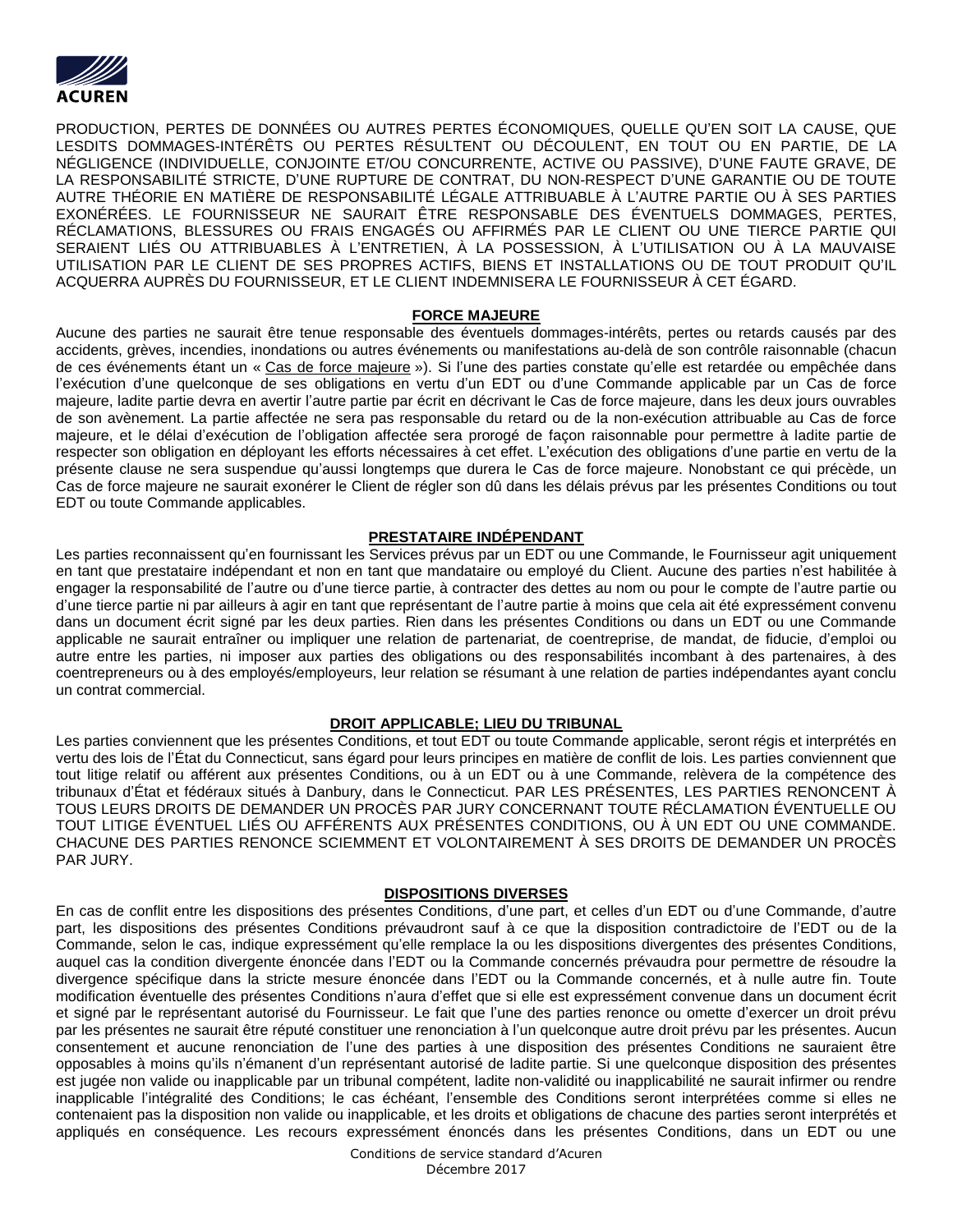

Commande, selon le cas, sont les seuls et uniques recours des parties; ils remplacent tous les autres recours prévus en justice ou en équité. Nonobstant toute mention contraire dans les présentes Conditions, le Fournisseur et le Client conviennent que les dispositions des présentes Conditions - qui, de par leur nature, sont censées survivre ou dont il est expressément indiqué qu'elles doivent survivre à la résiliation d'un accord connexe, ce qui inclut les EDT et les Commandes, survivront à toute résiliation.

# **GARANTIE LIMITÉE APPLICABLE À TOUS LES TRAVAUX INDUSTRIELS**

Tous les travaux industriels effectués par le Fournisseur (les « Travaux industriels »), y compris les travaux d'isolation, de soudure, de raccordement, d'électricité, de peinture, de revêtement, d'hivérisation, de construction, de fabrication, de réparation, de démolition et d'installation, seront assortis de la garantie limitée suivante (la « Garantie limitée »). Sous réserve des conditions et exclusions énoncées ci-dessous, tous les Travaux industriels seront exempts de défauts substantiels au niveau de leur exécution par le Fournisseur pendant une période de 12 mois à compter de leur date de vente ou une période de cinq jours ouvrables après que la défaillance aura été ou aurait pu être constatée par le Client, période la plus courte prévalant (la « Période de garantie »). Le seul et unique recours du Client et la seule et unique responsabilité du Fournisseur en vertu de la Garantie limitée sera l'obligation incombant au Fournisseur de réparer ou de remplacer l'élément défaillant ou, si le Fournisseur le souhaite, de rembourser le montant acquitté au titre des Travaux industriels. La Garantie limitée ne s'applique pas aux éléments matériels, composants, fournitures, pièces ou marchandises fabriquées par une partie autre que le Fournisseur (le Fabricant d'équipement d'origine ou le « FEO »), ce qui inclut les matériaux de construction et les produits de revêtement. L'ensemble desdits matériaux sera régi par la seule garantie du FEO, et le seul et unique recours du Client concernant lesdits matériaux relèvera de la garantie du FEO dans la mesure où ladite garantie est transférable au Client. La Garantie limitée ne s'applique pas aux éventuels dommages, défaillances ou autres problèmes causés par le non-respect par le Client des consignes, des exigences ou des conditions de garantie du Fournisseur ou du FEO.

# **AUTRES CONDITIONS RÉGISSANT L'ENSEMBLE DES SERVICES RADIOGRAPHIQUES**

Dans le cadre de sa prestation des services radiographiques (les « RT »), le Fournisseur remettra au Client le film/les images et les rapports selon les consignes du Client (p. ex., à quel destinataire et à quelle fréquence les films et rapports doivent être remis) spécifiées dans l'EDT ou la Commande applicable. À la réception d'un rapport RT remis par le Fournisseur, le Client et/ou le propriétaire-exploitant seront tenus de : prendre connaissance du rapport pour s'assurer que les codes, procédures et critères d'acceptation pertinents ont été énoncés dans le rapport; s'assurer que le Client a reçu le film contenant l'ensemble des vues énoncées dans le rapport; conserver le film et le rapport subséquemment; revoir le film si le Client et/ou le propriétaireexploitant le jugent utile; informer le Fournisseur des éventuels problèmes repérés par le Client dans le rapport ou le film dans les cinq (5) jours ouvrables de la réception du rapport par le Client. Le Client et/ou le propriétaire-exploitant seront responsables de la conservation du film et de l'élimination finale de chacun de ses composants (p. ex., les soudures) ayant été soumis à inspection. Tout film non collecté par le Client au moment de la remise du rapport sera détruit par le Fournisseur. Le Client et le Fournisseur reconnaissent que des radiographes expérimentés peuvent avoir des interprétations différentes de la même image radiographique.

# **CONDITIONS SUPPLÉMENTAIRES RÉGISSANT TOUS LES SERVICES SPÉCIALISÉS TELS QUE LES ULTRASONS À ONDES ROTATIONNELLES**

**(Y COMPRIS LA MÉTHODE TOFD [TIME OF FLIGHT DIFFRACTION] ET LES ANTENNES À BALAYAGE ÉLECTRONIQUE)** Les déclarations, découvertes, résultats et/ou rapports réalisés ou préparés par un employé du Fournisseur, dont les découvertes relatives à un élément respectant ou non le code, représentent l'avis émis par ledit employé relativement aux données disponibles au moment de l'inspection et sont fonction, dans tous les cas, des limitations inhérentes auxdites technologies. Le Fournisseur ne saurait être tenu responsable des divergences d'opinions formulées les employés du Client ou par un autre fournisseur. Le Fournisseur recommande que tout avis soit confirmé par l'entremise d'une seconde méthode dans la mesure du possible.

# **CONDITIONS SUPPLÉMENTAIRES RÉGISSANT L'ENSEMBLE DES SERVICES RELATIFS À L'INTÉGRITÉ DES PIPELINES**

Il incombe au Client d'effectuer l'ensemble des réparations, revêtements, remplacements et travaux similaires, ce qui inclut les décisions fondées ou basées sur les résultats d'inspection, les calculs de résistance résiduelle et le Programme de gestion de l'intégrité (« IMP » [Integrity Management Program]) du Client. Il incombe au Client de déterminer le calcul spécifique de la résistance résiduelle devant être effectué (B316, B316 modifié, résistance R, etc.) et le coefficient de sécurité devant être utilisé. Le Fournisseur ne saurait être tenu de sélectionner ou de recommander la méthode de calcul ou le coefficient de sécurité pertinents. En ce qui concerne les calculs, l'obligation du Fournisseur se limitera à saisir les données dans le logiciel et à remettre les résultats des calculs au Client. Le Fournisseur ne fait aucune déclaration concernant l'exactitude des données ou des résultats des calculs effectués par le logiciel. Le Client assume la responsabilité de toutes les décisions prises concernant son IMP. Le Fournisseur ne fait aucune déclaration et n'assume aucune responsabilité concernant de quelconques recommandations, propositions de modification, mises à jour ou déclarations similaires émanant des employés du Fournisseur relativement à l'IMP du Client.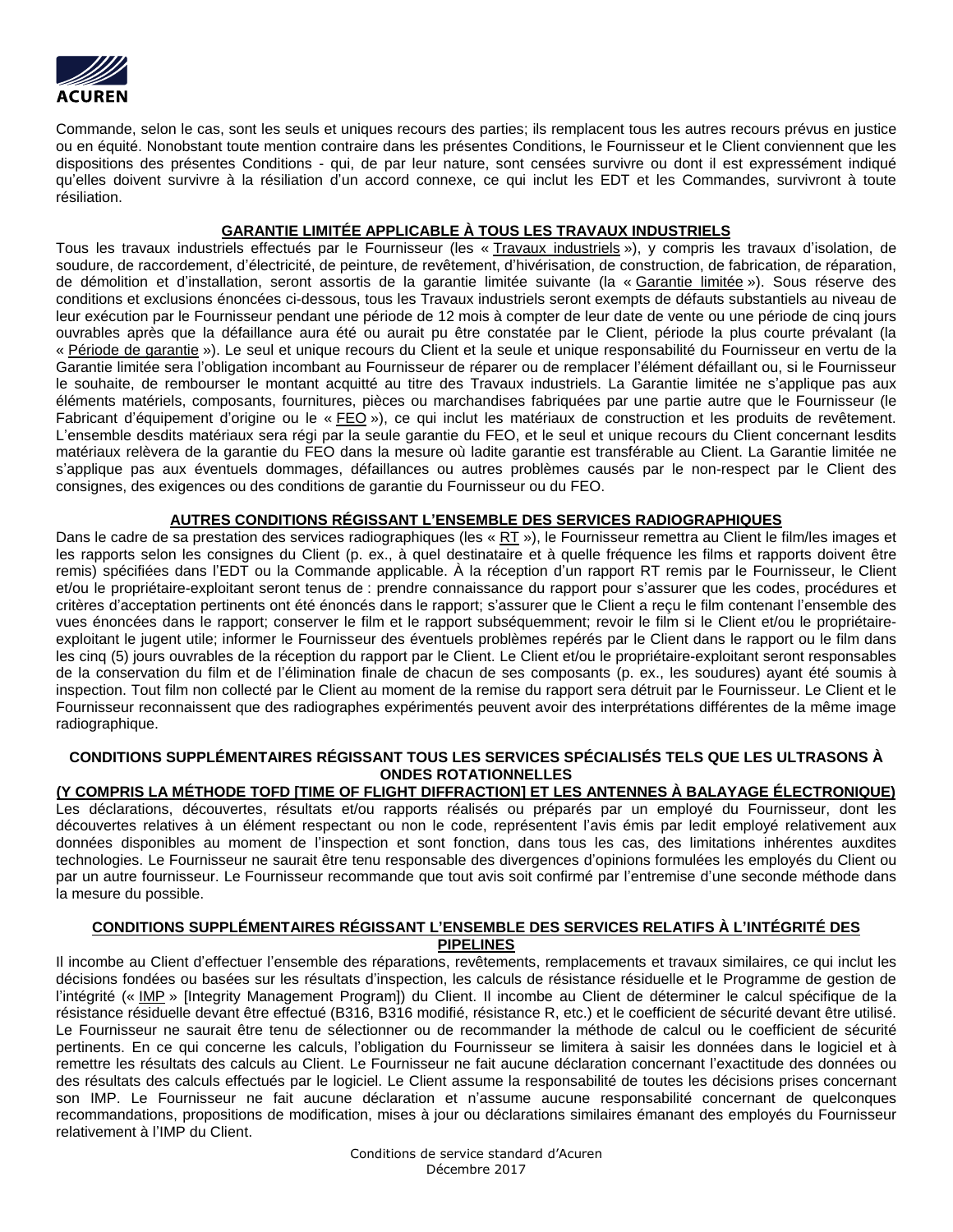

# **CONDITIONS SUPPLÉMENTAIRES RÉGISSANT L'ENSEMBLE DES TRAVAUX RELATIFS AU CONTRÔLE DES CONDITIONS ET À LA FIABILITÉ DE L'INGÉNIERIE**

Tous les éventuels rapports, programmes d'entretien, données d'analyse du pétrole et autres documents ou déclarations écrits fournis par un employé du Fournisseur (les « Informations ») sont censés être utilisés par ou sous la surveillance d'un Ingénieur qualifié employé par le Client et/ou engagé par le Client ou un autre fournisseur. Les Informations n'englobent pas de conseils ou de recommandations en matière d'ingénierie. Le Client garantit qu'il dispose d'un Ingénieur qualifié parmi ses employés, à même de déchiffrer les Informations et de prendre toutes les décisions d'ingénierie en matière de réparation, de remplacement ou d'autres interventions, ce qui inclut les programmes d'entretien qu'il jugera appropriés. Le Client sera tenu, en tout temps, de prendre les décisions finales concernant l'ensemble des trajets, techniques, fréquences d'inspection, codes, normes, procédures, critères, indices de gravité, causes sous-jacentes et solutions visant à prévenir ou à corriger les défaillances ou les autres problèmes touchant l'équipement du Client. Le Fournisseur ne saurait assumer cette responsabilité, mais, en l'absence de consignes du Client, le Fournisseur s'efforcera de faire les choix raisonnables sans toutefois garantir au Client qu'il fera les choix adéquats. Les Informations sont destinées à résumer les données recueillies et traitées, et elles visent à compléter les données relativement à l'état des éléments déjà en possession du Client. Les Informations ne prétendent pas représenter et ne sauraient représenter un jugement quant à la sécurité ou à l'intégrité de l'équipement ou des composants contrôlés par le Fournisseur, ni servir à diagnostiquer l'état d'un équipement ou des composants, comme, entre autres, la vraisemblance qu'une défaillance se produise ou le moment auquel une défaillance pourrait se produire. Le Client sera en tout temps responsable des décisions finales concernant les programmes d'entretien. L'ensemble des déclarations, recommandations, propositions ou documents préparés par les employés du Fournisseur représentent uniquement des recommandations devant être approuvées et mises en œuvre par le Client. Si le Client reçoit des rapports et/ou des données d'analyse du pétrole émanant de laboratoires indépendants, le Fournisseur pourra proposer une interprétation desdits rapports et données sous réserve que l'interprétation et les décisions finales émanent du Client, étant entendu que le Fournisseur ne saurait attester de l'exactitude de tels rapports et données. La sélection de l'emplacement et le calcul des niveaux d'alerte par le Fournisseur seront effectués conformément aux codes retenus par le Client. Si le Client a des préoccupations concernant les Informations, il s'engage à consulter un Ingénieur qualifié employé par lui ou un prestataire autre que le Fournisseur.

# **CONDITIONS SUPPLÉMENTAIRES CONCERNANT LES SERVICES PROFESSIONNELS D'INGÉNIERIE**

Si les services du Fournisseur incluent l'intervention d'un ingénieur qualifié, le Fournisseur garantit que lesdits Services seront réalisés conformément aux normes d'ingénierie standard. Le Fournisseur ne contrôlera pas, ne dirigera pas, ne supervisera pas ce qui suit, et n'en sera pas responsable : le respect par le Client ou d'autres intervenants de leurs obligations et responsabilités; les méthodes, moyens, techniques, séquences ou procédures de construction du Client ou d'autres intervenants; les actes ou omissions du Client ou d'autres intervenants; l'avis donné par un expert indépendant engagé par le Client ou d'autres intervenants. Si le Client informe le Fournisseur par écrit d'une violation de la garantie du Fournisseur concernant les Services professionnels d'ingénierie dans les 12 mois de l'achèvement des Services effectués en vertu d'un EDT ou d'une Commande applicable, la seule et unique obligation du Fournisseur et le seul et unique recours du Client seront la correction ou la réitération du Service défaillant par le Fournisseur ou, si le Fournisseur le souhaite, le remboursement du montant acquitté au titre du Service défaillant.

## **CONDITIONS SUPPLÉMENTAIRES RÉGISSANT L'ENSEMBLE DES RAPPORTS D'EXPERTISE ET DES CONTRATS D'EXPERTISE DANS LE CADRE DE LITIGES**

Si le Fournisseur est engagé en tant qu'expert dans le cadre d'un litige avéré ou potentiel (l'« Engagement »), ses honoraires ne dépendront pas du résultat de la procédure avérée ou potentielle dans le cadre de laquelle le Fournisseur agira en tant qu'expert pour le compte du Client (la « Procédure »). Les conclusions objectives seront présentées sans égard pour la manière dont elles influeront sur la Procédure afin de garantir que le Fournisseur puisse fournir ses services convenablement. Dans le cadre de son Engagement, le Fournisseur supposera que les informations et données fournies par le Client ou en son nom sont suffisamment précises, complètes et exhaustives pour permettre au Fournisseur de mettre en œuvre ses services. Le Client et le Fournisseur conviendront par écrit, au début de l'Engagement, de la portée précise des services devant être fournis par le Fournisseur, par exemple des avis à émettre et de la manière dont les échantillons ou autres documents ou informations doivent être étudiés, manipulés, stockés et restitués. Le Fournisseur ne sera pas responsable des questions non incluses par écrit dans la portée des services. Le Client sera tenu d'avertir le Fournisseur de tous les délais pertinents de la Procédure. Tous les rapports et documents élaborés par le Fournisseur seront utilisés dans le seul cadre de la Procédure. Tout autre usage de ces éléments devra être autorisé à l'avance et à l'écrit par le Fournisseur. Le Client divulguera suffisamment d'informations concernant les parties pour permettre au Fournisseur de déterminer s'il existe un éventuel conflit d'intérêts. Si le Client souhaite que le Fournisseur effectue des tests conjoints, le Client sera tenu d'obtenir l'accord des autres parties relativement au protocole de test devant être appliqué, et il devra donner des instructions au Fournisseur par écrit relativement aux informations et aux documents pouvant être communiqués aux autres parties.

Le Client défendra, indemnisera et tiendra le Fournisseur franc de tout préjudice concernant l'ensemble des éventuels frais, réclamations, actions, pertes ou mises en cause de la responsabilité, ce qui inclut les honoraires d'avocat, liés ou afférents, de